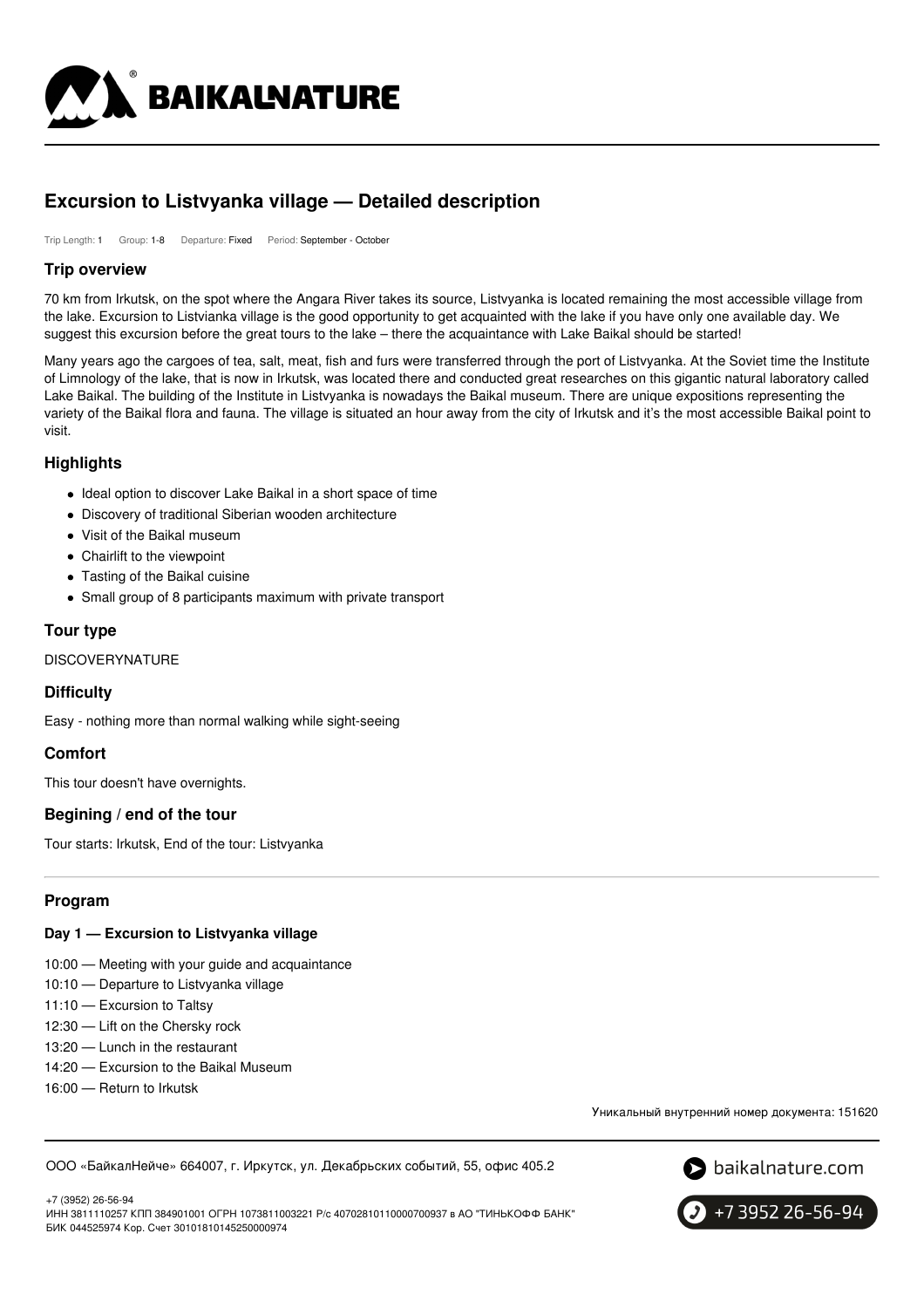

# **Departures**

| <b>Start</b> | <b>End</b> | Basic price per person |
|--------------|------------|------------------------|
| 09.03.2020   | 09.03.2020 | 9800.00 RUB            |
| 17.09.2020   | 17.09.2020 | 9800.00 RUB            |
| 01.10.2020   | 01.10.2020 | 9800.00 RUB            |
| 05.10.2020   | 05.10.2020 | 9800.00 RUB            |
| 12.10.2020   | 12.10.2020 | 9800.00 RUB            |
| 18.10.2020   | 18.10.2020 | 9800.00 RUB            |
| 27.10.2020   | 27.10.2020 | 9800.00 RUB            |

### **Note**

The price is indicated for a group of 4 persons minimum. If there less people in the group, the supplement is applied: - for a group of 3 participants, the supplement is 2200 roubles / per person; - for a group of 2 participants, the supplement is 4300 roubles / per person; - for an individual traveller the supplement is 15100 roubles. The programme can be organised all the year round. According to your suggestions, the program can be extended by supplement visits and activities. The price includes lunch, breakfast and dinner are not included.

# **What's included**

#### **Price includes**

- **Price does not include**
	- Personal expenses and tips
- English-speaking guide
- Transport as per itinerary
- Excursions and visits as per itinerary
- Ropeway to Chersky Rock
- Lunches

# **Checklist & Equipment**

You will need in Russia in winter:

- to protect yourself from the cold weather;
- to protect yourself from the wind;
- to protect your feet from moisture;
- to protect yourself from the sun's reflection from ice and snow.

Allow the system of "three layers":

The first layer, called "second skin", determines the performance of the other two layers. It will transport sweat to the next layer and dry quickly to avoid cooling after exercise. Therefore forget the cotton retains moisture in the skin and choose underwear in synthetic fabrics.

The second layer must keep the heat of the body as long as possible. Warm synthetic or mixed (wool or fleece turtleneck sweater) fabrics, that dry quickly, are preferable.

The third layer should protect you against wind and moisture. Choose a jacket, long enough, 100% waterproof, preferably with hood.

It is hot in summer at Lake Baikal area. Nevertheless, you should always have something to put on, as weather in Siberia is very

Уникальный внутренний номер документа: 151620

ООО «БайкалНейче» 664007, г. Иркутск, ул. Декабрьских событий, 55, офис 405.2



+7 (3952) 26-56-94

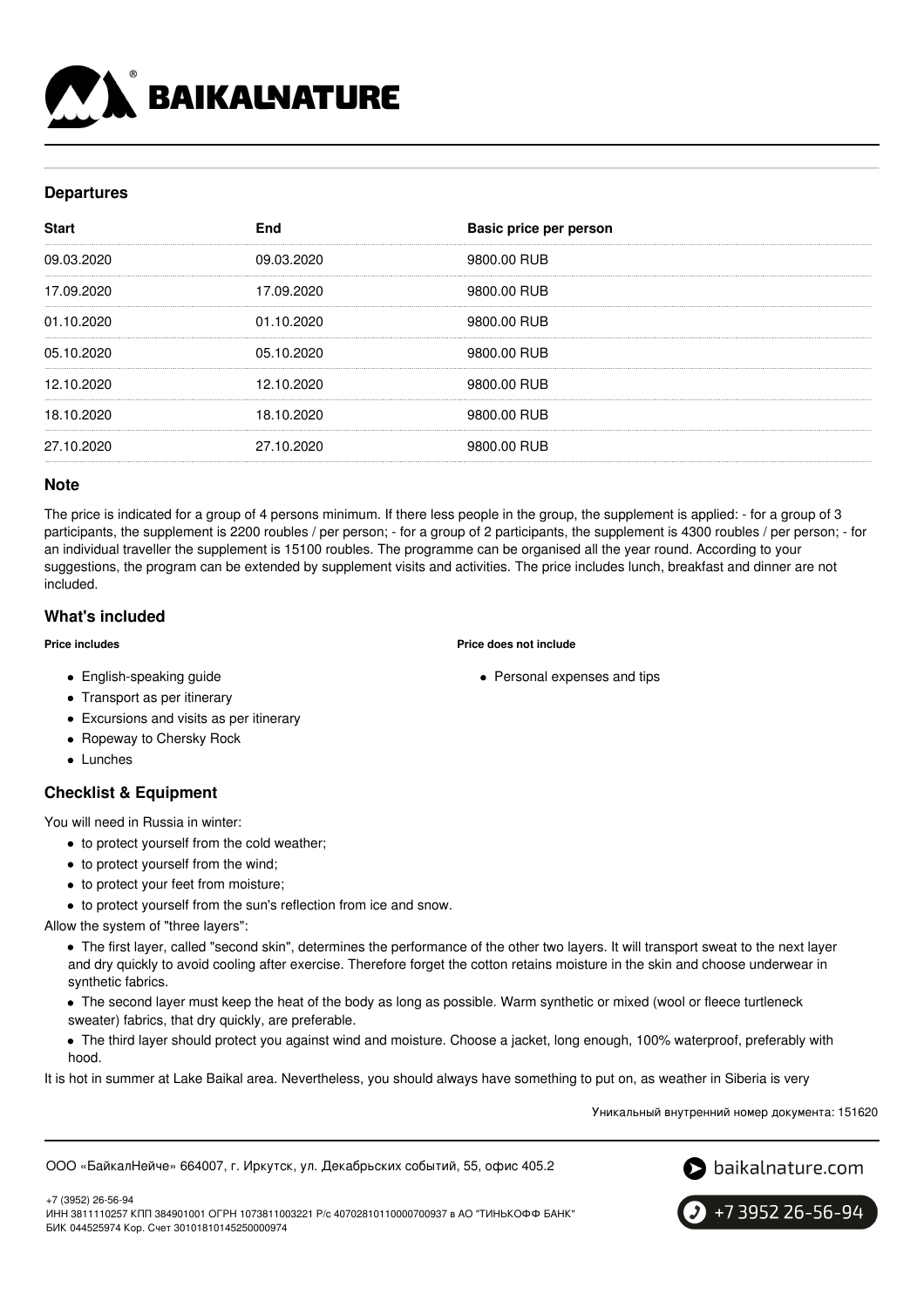**BAIKALNATURE** 

#### changeable.

If you plan your trip in May or September, please feel free to bring your hat, gloves and windjacket in case of snow or rain. June is also pretty cool.

July and August are the hottest months, which offer you temperatures of  $25^\circ$  - 35 ° at daytime and 15 ° - 18 ° at night. On the shores of Lake Baikal, like in the Alps, you should wear T-shirts and shorts in the sunny afternoons, sweaters and jackets in the cool evenings. ATTENTION! The list of equipment varies with the season of travel!

### **Meals**

If you are a vegetarian or have any particular preferences, please let us know, so we could adapt the menu.

### **Visa**

You need a tourist visa to travel to Russia. It can be issued for a maximum period of 30 days. Your passport has to be valid for at least six months after the expiry date of your visa and to have at least two blank pages.

BaikalNature offers visa support and has created "BaikalNature letter of invitation" package. If you buy a BaikalNature tour, this package is absolutely free; when you buy any other BaikalNature service, you will have to pay for this package. For more information please conact your nearest Russian Embassy or Visa Application Center.

# **Money**

The Russian currency is ruble. In all cities and many large villages of Russia, you can easily withdraw rubles, using a Visa or MasterCard, from ATMs, located in banks, department stores or hotel lobbies, some of them are open 24 hours a day. If you have euros or dollars with you, exchange offices will allow you to change them easily in the cities, seldom in the countryside. However, it can be difficult to exchange traveler's checks, even in cities.

### **Tipping**

All persons who compose the BaikalNature travel team (guides, drivers, cooks, etc.) are paid a decent wage for their services and do not expect any tips from you. So you have no obligation to leave anything. If you really want to express your satisfaction by leaving a gratuity, and if it is in foreign currency, be aware that torn or glued coins and banknotes cannot be exchanged. Anyway, thank you for your tips, left at your discretion in envelopes.

# **Medical Form**

No particular physical condition is required.

# **Emergency Contact**

You can contact BaikalNature by phone: +73952 26 56 94. In addition, your call will be forwarded to your manager, reachable 7/7.

# **Legal Mentions**

Professional Guarantees: BaikalNature LLC (ООО "БайкалНейче"), United Federal Register of Tour Operators number: RTO 009402. Financial Guarantee: "Gaide insurance company" JSC (АО "Страховая компания Гайде"). Insurance contract N 10058/21-49 from October 08, 2021. Amount of coverage: 500 000 RUB. Legal and actual address: BaikalNature LLC 119А Dekabrskikh Sobyti Str., office 13 664007 Irkutsk Russia

# **Cancellation Options**

The cancellation options are:

- more than 30 days before departure 15% of the tour price,
- 29 7 days before departure 30% of the tour price,
- less than 7 days before departure 50% of the tour price.

Уникальный внутренний номер документа: 151620

ООО «БайкалНейче» 664007, г. Иркутск, ул. Декабрьских событий, 55, офис 405.2



+7 (3952) 26-56-94 ИНН 3811110257 КПП 384901001 ОГРН 1073811003221 Р/с 40702810110000700937 в АО "ТИНЬКОФФ БАНК" БИК 044525974 Кор. Счет 30101810145250000974